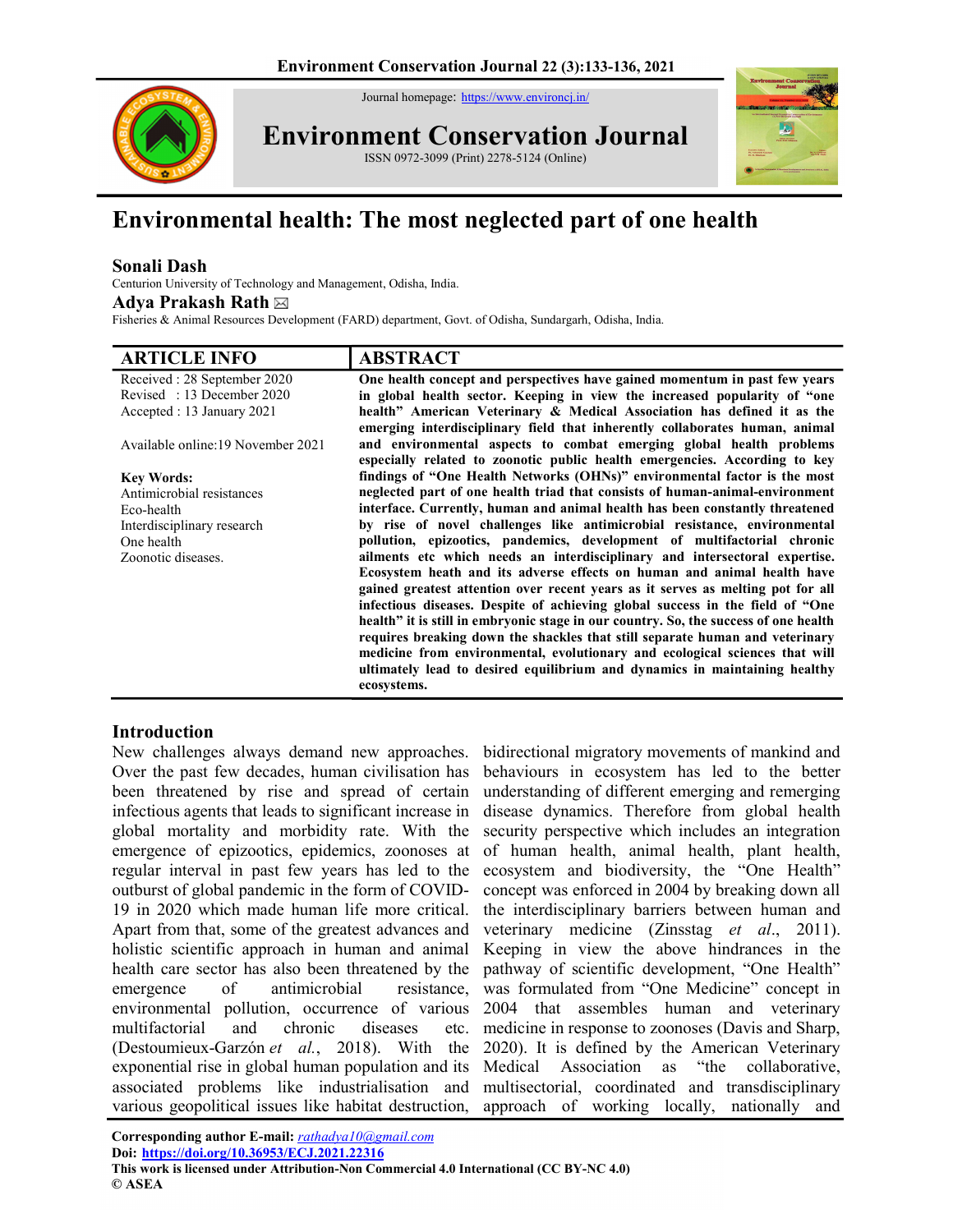globally in order to attain optimal health of people, animals, and our environment" (Lee and Brumme, 2013). The "One Health" concept got substantial attention in past  $15 - 20$  years due to occurrence of various emerging and remerging zoonotic diseases like SARS, MERS, H1N1 influenza, Ebola, and Zika, Nipah, Marburg etc. (Evans and Leighton, 2014). Apart from that, "One health" recognises the connecting link between human, animal and environmental factors that leads to epidemics and pandemics as it was promoted by several international agencies like WHO, World Organisation for Animal Health (OIE), the Food and Agriculture Organization (FAO) of the United Nations (UN), the World Bank since 2010 in order to monitor global activities that ultimately hampers global health (Khan et al., 2018).

#### Overview of One Health

One Health triad consists of 3 components viz. human health, animal health and environmental health but the latter part is ignored in most of the times which was identified as key finding of systemic analysis of various One Health Networks (OHNs) (Essack, 2018). When European health and environmental ministers met World Health Organization (WHO) regional director for Europe on June 15, 2017 in Ostrava, Czech Republic for the sixth ministerial conference on Environment and Health they recognised that the holistic approach of welfare of human population could not be achieved with negligence of Ecohealth (Khan et al., 2018).. The environment acts as the most dynamic and astounding sector of one health as it's quite evident from the evolution of antimicrobial resistance and climate change. Antimicrobial resistance is defined as a complex and versatile problem that grasps human and animal health thereby threatening the global economy and security (White and Hughes, 2019). Recently, emergence and rapid geographical dissemination of 2 antimicrobial resistance genes shook the entire world. An enzyme New Delhi metallo-betalactamase 1 (NDM-1) that offers resistance to almost all antibiotics was detected from the tap water samples and environment in India and Bangladesh respectively in 2010 (Islam et al. 2017). Similarly, MCR-1 (mobilized colistin resistance-1) gene, a plasmid borne gene conferring colistin resistance, was detected from pigs population in China in 2014 and has eventually

moved to other countries later on (Liu *et al.* 2016). According to WHO report in 2019, antimicrobial resistance is regarded as the top ten threats to global health thereby suggesting the need for coordinated integration of environmental, aquatic and wildlife issues for better AMR surveillance (White and Hughes, 2019).

Unless and until we have a complete comprehensive understanding of ecosystem dynamics it is impossible to assess the degree of alteration and adulteration caused by various anthropogenic factors in the direction of evolution, occurrence and dissemination of infectious agents. The genotype of all microorganisms originate in their natural environment through various genetic alterations like mutation, recombination, transduction, hybridisation and express their phenotypic traits by colonising different hosts at different point of time (Destoumieux-Garzón et al., 2018). Currently, majority of infectious diseases are zoonotic in origin and among them three-fourth originate in wild animals. The mechanism underlying the emergence of disease in human population directly links to domestication of wild animals and transgression of species barrier. Basically, vector borne transmission agents develop due to above transgression mechanism along with some other factors which includes environmental perseverance, host diversity, community interaction etc. (Kelly et al., 2020).

Devastation of natural habitat, and climate change adds more misery to the terrible degradation of ecohealth. All these environmental issues act as a confirmed catalyst in the process of occurrence and reoccurrence various infectious agents that flare up the adverse effects on the health of humans, animals and environment (Levy, 2015). In recent past, global climate change induced certain alteration in life cycle of pathogens, vectors and reservoirs thereby assisted in development of various destructive epidemics like H1N1, H5N1, coronavirus, Ebola, Zika, dengue, chikungunya, Nipah etc. Global warming is solely responsible for appearance of new diseases in plants and animals in a particular area that had never appeared before by altering the synchrony between interacting species thereby modifying their natural habitat. Example – schistosomiasis and chkiungunya emergence in European continent, Ebola epidemic in Western Africa (Gebreyes et al., 2014).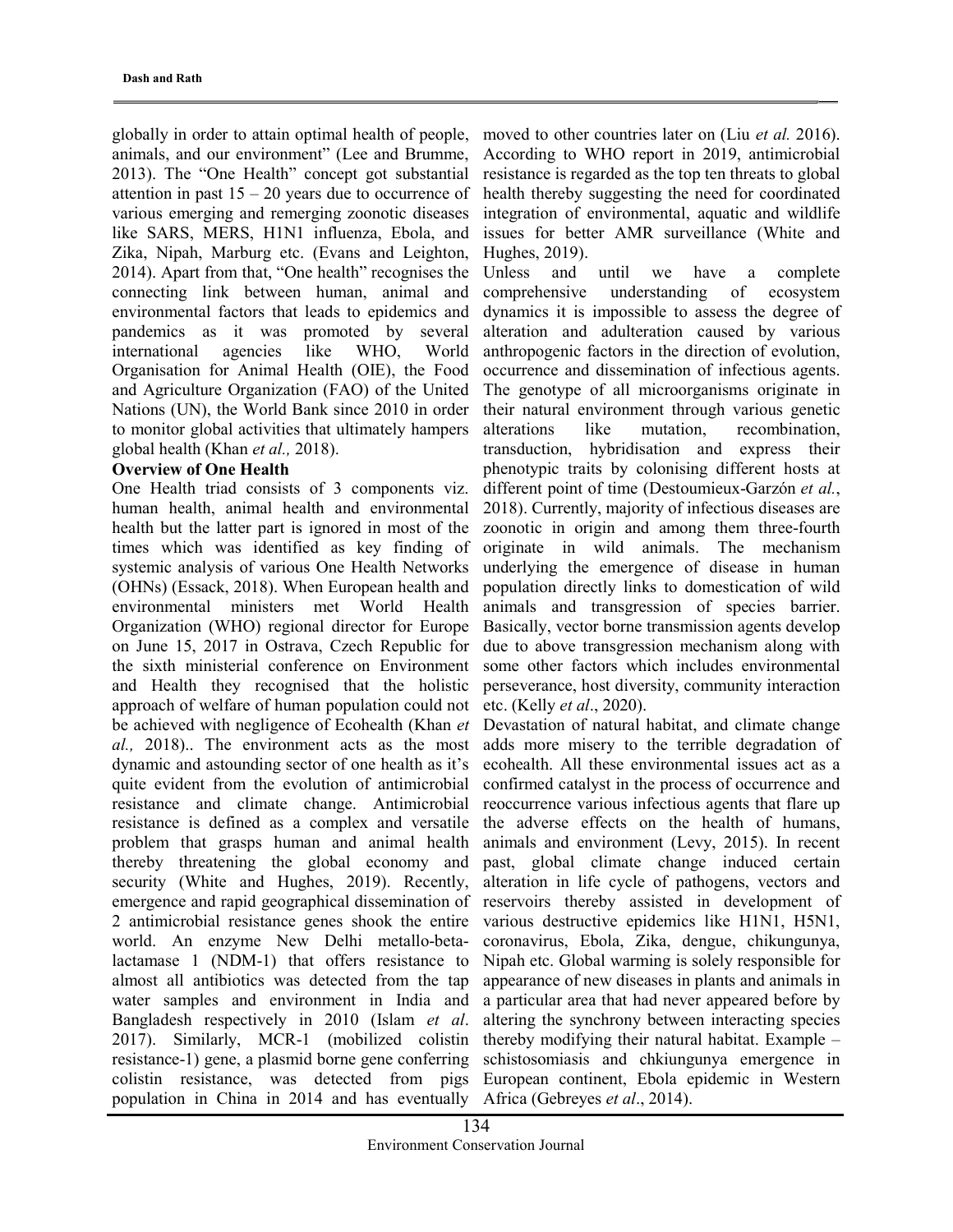Similarly, trade globalisation and industrialisation of agricultural practices have occurred in a short span of evolutionary time scale. These trends are accompanied by ecological, behavioural and a socio-economic change induces loss of biodiversity that leads to colonisation of new territories by infectious agents. The intensive farming and breeding practices like offensive use of pesticides, fertilisers and antibiotics lead to the generation of new variant of insecticide resistant mosquito species (etiological agent of malaria, arboviruses, filariosis, dengue, etc.) which is also resistant to certain antibiotics in bacteria (Stoate et al., 2009).

Environmental pollution is acknowledged as another major factor responsible for degradation of ecosystem. Human and animal population are vulnerable to several pollutants resulted due to increased anthropogenic releases in the environment, certain emerging pollutants like micro and nanoplastics, along with emission of certain natural toxins like shellfish poisoning due to microalgae. Due to urbanisation, wildlife and domestic animals are on the verge of extinction due to continuous exposure to natural contaminants thereby reducing their chances of survivability and reproducing ability (Essack, 2018)..

## Control Measures

In this rapidly developing world, where anthropogenic activities have a devastating effects on ecosystem, it has also created a loophole in the "One Health" framework. Therefore the concept of "resilience" emerged as a fruitful opinion to describe the response to ecosystem disturbances. Resilience is defined as the ability of socioecosystem to absorb disturbances created by external force in order to maintain a dynamic equilibrium state (Destoumieux-Garzón et al., 2018). All the natural phenomenon of biological diversity like predation, competition, hostsymbiotic relationship are required to maintain fitness of ecosystem as it helps in diluting the spread of infectious agents and disease transmission. Sometimes nature provides best possible solution to restore its natural integrity. Bacteriophages are regarded as natural predators of bacteria that help in reduction of bacterial population in the environment (Argov et al., 2017). Similarly, use of anti-microbial peptides opens up a

new direction in pathogen dynamics. Being a part of innate immune response, it acts by destabilising the biological membranes by forming trans membrane channels and thereby enhance immunity by working as immuomodulators (Destoumieux-Garzón et al., 2016). Another important aspect regarding control of pathogens at human-animalenvironmental interface is development and implementation of certain management policies that upholds the transboundary regulations. Therefore, a tripartite initiative have been taken jointly by OIE, WHO and FAO that aims to work in close connection with various intergovernmental organisations, research institutes, private sector farms and other stakeholders in order to write another glorious chapter of "One Health"(Herten et al., 2018).

## Conclusion

Despite of the worldwide support and commitment by various international organisations in the direction of one health concept has increased manifold but seems to be a daunting task in its implementation. Development of one health platform at grass root level is the most challenging task as some activities might not be feasible without external funding. Political invasion from various sectors proves to be a major challenge in front of scientific communities to implement "One Health" concept thereby limiting the development of trans disciplinary approaches and integrated operational actions (Aggarwal and Ramchandran, 2020). In the book Zoobiquity: what animals can teach us about health and the science of healing , the authors remark, 'In a world where no creatures are truly isolated and diseases spread as fast as jets can fly, we are all canaries and the entire planet is our coal mine. So, before any species comes under the sentinel of danger, it's the duty of everyone to understand the scientific basis and rich heritage of "One Health" concept before it's become too late. Famous Russian writer Leo Tolstoy quoted some beautiful lines regarding environment that is "one of the first conditions of happiness is that the link between man and nature shall not be broken" which illustrates the importance of environmental health in safeguarding the "One Health".